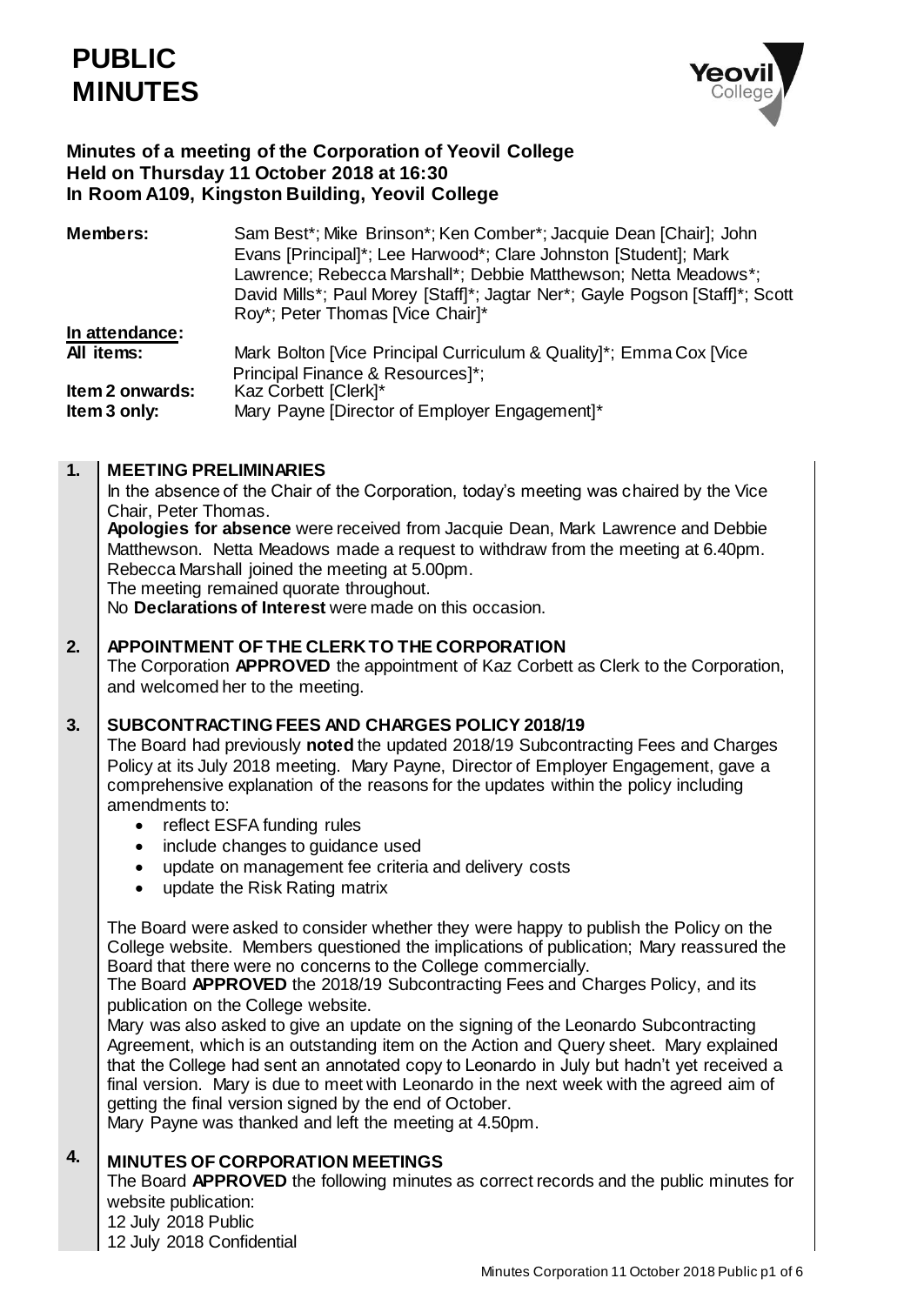Both sets of minutes were signed by the Vice Chair.

#### **5. RECRUITMENT OF FE STUDENT GOVERNERS**

The Vice Chair informed the Board that the recruitment process was underway, with the hope to identify a new student governor for appointment at the December meeting.

*Rebecca Marshall arrived at 5pm.*

#### **6. CHAIR'S REPORT**

The Board noted the Chair's report; presented by the Vice Chair. This included an amendment to the HE Fees Policy 2018-19 and 2019-20 which had been added to the agenda as a matter of additional business. Given the short notice of this item, Members had not received the policy for scrutiny ahead of today's meeting. The updated policy was viewed on screen and the VP Curriculum & Quality was asked to give a brief explanation of the amendment; which related to the cost of resubmission for HE students and ensured compliance with the OFS policy on resitting.

The Board **APPROVED** the HE Fees Policy 2018-19 and 2019-20.

The Vice Chair then shared headlines from today's earlier Search and Governance Committee:

- The Committee had discussed the future composition of the Corporation, and the noticeable increase in Committee obligations. The Committee were investigating increasing the number of Board Members to account for this.
- The Board **APPROVED** the recommendation to reappoint Debbie Matthewson for a further 4 year term of office commencing 17 March 2019 (subject to Debbie's agreement).
- The Committee had today conducted a self-assessment of the Board's performance against The AoC Code of Good Governance for English Colleges which the College had voluntarily adopted in August 2015. The Committee felt the Board was performing **very strongly** and had identified only two areas for improvement. The full report of the self-assessment would be reviewed by the Board at its next meeting.
- Board Members were asked to send to the Clerk the names of any contacts they felt could be interested in joining the Corporation.

One member stated that they felt a formal induction period for new Governors would be beneficial, and would help with recruitment.

#### **7. MATTERS ARISING**

The action and query sheet was noted, reviewed and updated. The Principal updated the Board regarding action ref 10C – "*Issues with website navigation to course information to be resolved"*. As the College website would be undergoing a total refurbishment shortly, any issues would be rectified. All other actions were either complete, included elsewhere on today's agenda or being appropriately tracked and carried forward.

#### **8. TEACHING AND LEARNING**

The Board noted the draft minutes from the Quality and Assurance Committee Meeting which had taken place on the 20 September 2018 and detailed:

- 2018/19 student numbers
- 2017/18 learner outcomes
- A Level Policy change.

The Board were delighted to note the significantly increased number of enrolments, especially in a year where there are 124 fewer school-leavers than previous years. The positive news continued as the VP Curriculum & Quality informed the Board that 16-18 achievement rates are forecast to hit 88%, which is an increase of 4% in just one year and hopefully places the College in the top 10% of the country. Members commented on the years of hard work that had been invested by the staff, and how pleasing it was to see the results come to fruition. The Vice Chair commended the hard work of the students and staff in achieving such outstanding results.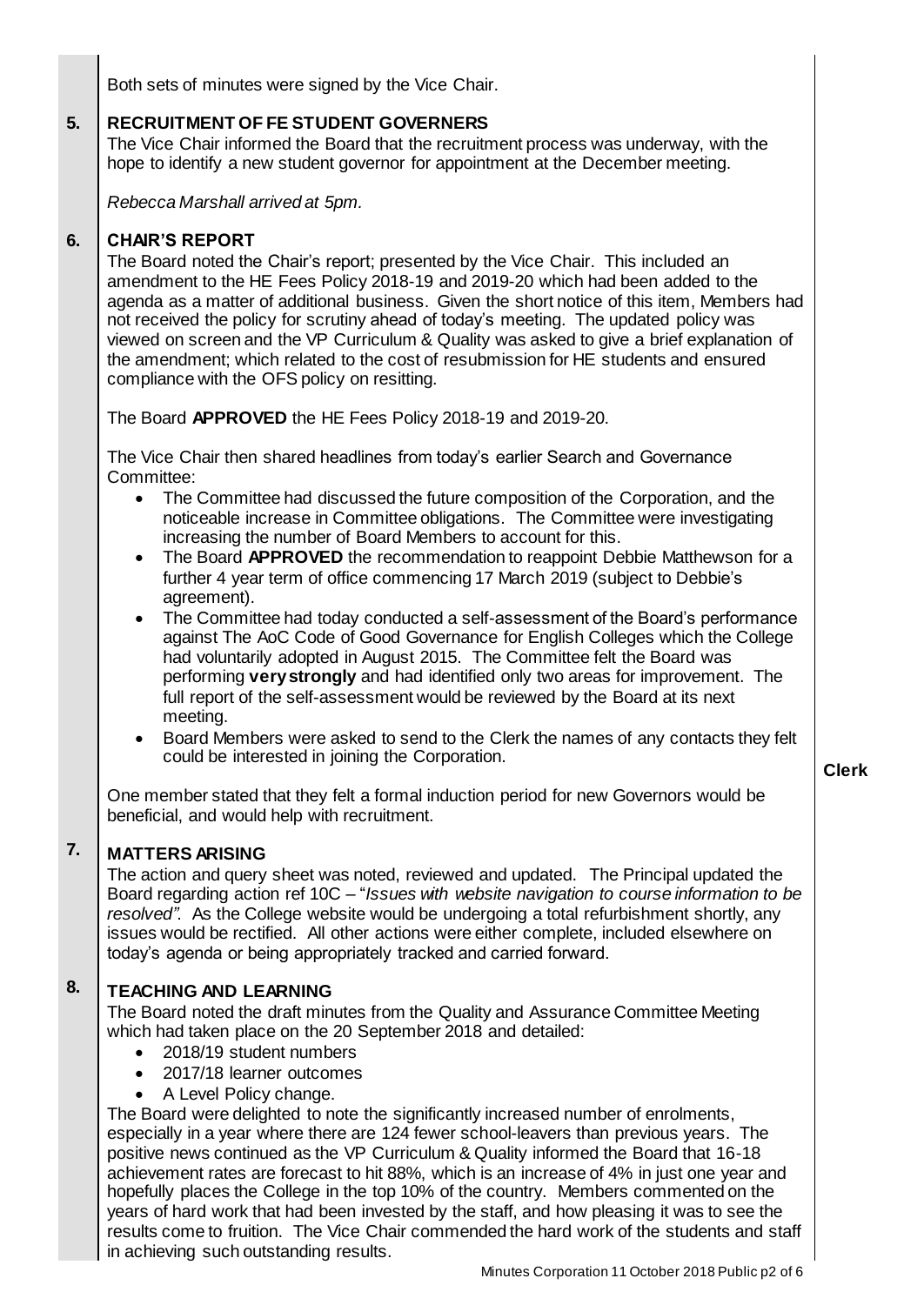The VP C&Q moved on to talk about the delivery of A Levels at the Gryphon Sixth Form, and how excellent they have been to work with. The process has been much less problematic than envisioned, and learner feedback is also positive. The College is advertising for a full-time bus driver to transport the learners, as this is more cost effective than taxis and means a more stable experience for the learners.

The Board then discussed the contents of a paper that had been prepared by the VP C&Q, which detailed the outcomes of two student surveys conducted during 2017/18.

# **FE Choices Student Satisfaction Survey**

Particular points noted:

- Overall learner score has improved from 7.6 to 8.2; this score forms the student satisfaction KPI in the FE Choices scoring matrix, and is also used as 1 of 4 metrics in the FE Week's league table.
- Average score in the other 7 questions has either dropped or stayed the same, which is disappointing
- Action plan has been created to ensure the survey is well managed and learner participation is increased

# **HE National Student Survey**

Particular points noted:

- Overall satisfaction results have improved significantly to 80% from last year's 50.63%
- National Average result for overall satisfaction is 83.4%
- Learning Resources (67.59%) is the only survey point which is below the National Average result (85.4%), and has significantly impacted the overall satisfaction result
- Although results are much improved this is skewed due to the very low satisfaction reported last year, and still require further improvement.

Members questioned the improvements that could be made to learning resources, given the limited budget available. The VP C&Q informed the Board that the HE offering is currently being developed to bring it in line with the needs of the local demographic. Full-time programmes will move to a placement-driven model, enabling learners to benefit from the resources offered by their placement. Part-time courses will focus on career enhancement; with 90 credit modules timetabled to accommodate learners with work and/or family commitments.

In the meantime a targeted questionnaire would be useful to find out the resources desired, as some adjustments may not be of large cost.

The VP C&Q gave a brief update on plans for Underperforming Course Panels for the year, which would be looked at in detail by the Quality and Assurance Committee.

## **VP C&Q**

### **FINANCIAL UPDATE**

**9.**

The Board noted and discussed the July Management Accounts and draft minutes of the first meeting of the Finance and Remuneration Committee which had taken place on 4 October 2018 and detailed:

- Financial Statements
- Lloyds Bank Update
- Building Conditions
- Learner Numbers 2018/19

Further details on this item are recorded separately in a confidential set of minutes.

On the recommendation of the Finance & Remuneration Committee, the Board **APPROVED**  a Bad Debt Write-off of £5421 in accordance with item 3.3.7 of the College's Financial Regulations which states *"any write off over £5k must be approved by the Corporation."*

# **BUILDINGS STRATEGY**

**10.** The Vice Chair updated the Board on arrangements for the newly formed Informal Estates Strategy Group which will meet for the first time on 18 October 2018 and will look at Phase 1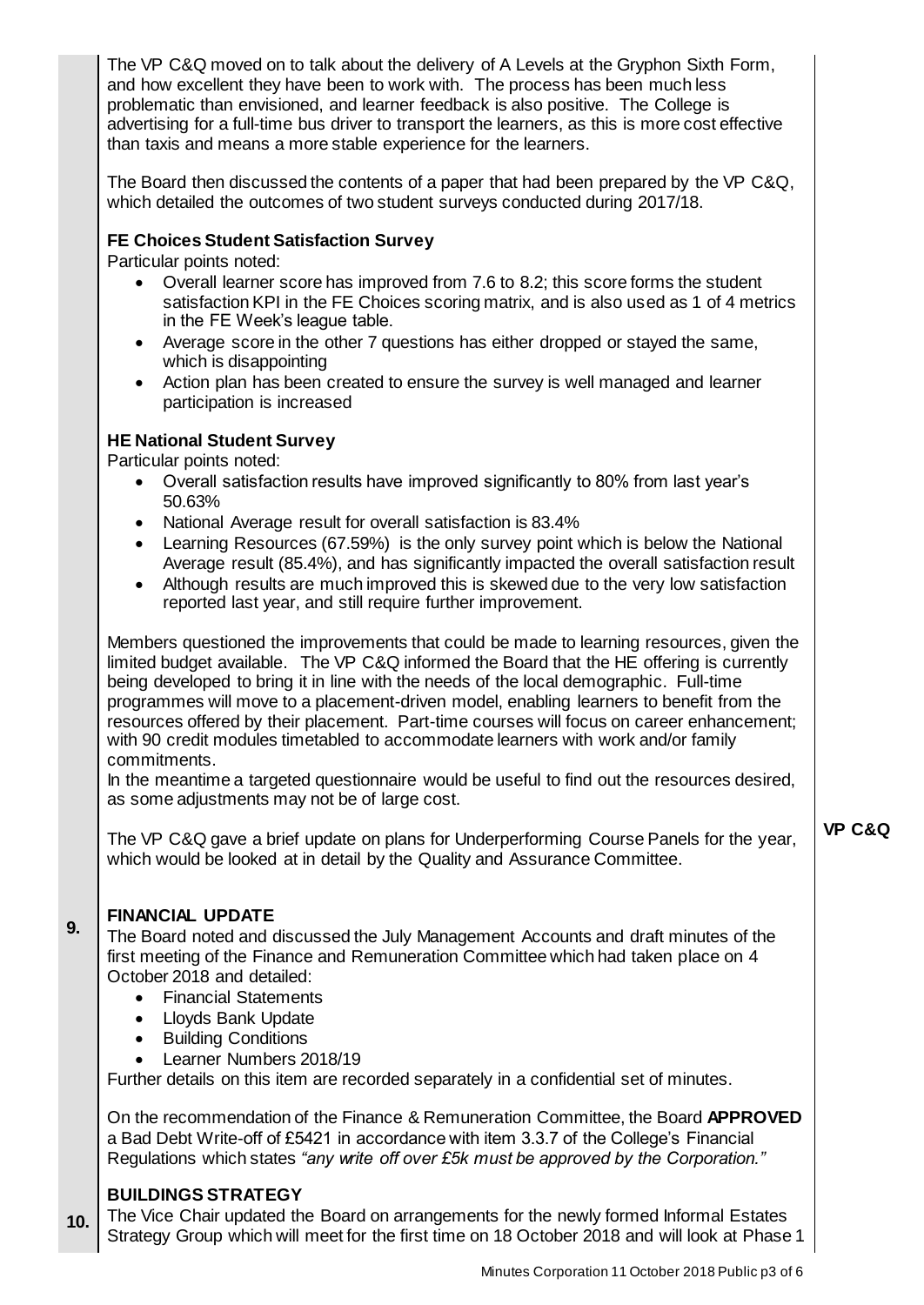of the Buildings Strategy, and the latest correspondence from Lloyds. Governors were invited to attend.

*Post-meeting Note: Meetings of the Informal Estates Strategy Group have been postponed to December 2018/January 2019.* 

# **PRINCIPAL'S REPORT**

- **11.** The Corporation **noted** the Principal's Report (there were no strategic actions within the report that required Board approval). On this occasion there was particular emphasis upon:
	- AoC/DfE Work Placement best practice day
	- Car Parking update
	- A Level CAM vacancy
	- A Level Joint Delivery
	- Aviation Skills Partnership
	- King Arthurs IEB
	- Social Media Update
	- Level 4/5 in Partnership with SSDC
	- Devolved AEB delivery
	- Strode College
	- David Warburton visit
	- DFE T Level visit
	- In Year Progress

The Principal informed the Board that Ofsted Inspectors would be visiting the College on 17<sup>th</sup> October to observe the areas of Hospitality, Hair and Beauty, and Construction as part of a research project around the operational implementation of the new Common Inspection Framework. Their report would not be shared externally, and offered an opportunity for the selected areas to receive quality feedback.

The Board noted the first adaption of the Operating Statement for 2018/19.

# **STRATEGIC PLAN 2018-21**

**12.** The Board had already **APPROVED IN PRINCIPLE** this item in July 2018; however, further challenge was needed on appendix 3 of the report in respect to Success Rates, Teaching, Learning and Assessment. This challenge was delegated to the Board's Quality and Assurance Committee, who reviewed the targets in appendix 3 at their 20 September 2018 meeting. The VP C&Q had been asked to further amend the targets, and the final version had been circulated to the Board ahead of today's meeting. Members challenged the finalised targets, especially where these were lower than current achievement rates. The VP C&Q gave a detailed response explaining the reasoning for these targets which reassured the Board. It was also noted that as the 16-18 achievement rate is currently so high, aiming for 90% and maintaining this would be sufficiently challenging. Setting targets over 90% would be unrealistic.

The Board **APPROVED** the Strategic Plan 2018-2021.

# **LEGAL, POLICY and REGULATORY MATTERS**

#### **13.**

# **Treasury Management Report**

The Board **noted** the Treasury Management Report which detailed treasury activities undertaken during 2017/18 as prescribed in the Financial Regulations. No short/medium term investments were made during this period. Cash flow will continue to be monitored closely by the Finance and Remuneration Committee, and a Financial Plan will be brought to the Board's December meeting.

*Netta Meadows left the meeting at 6.40pm.*

**Finance and Remuneration Committee Terms of Reference and Work Programme** The Board **reviewed and APPROVED** the Terms of Reference and Work Programme of this newly-formed Committee.

**F&R Chair / VP F&R**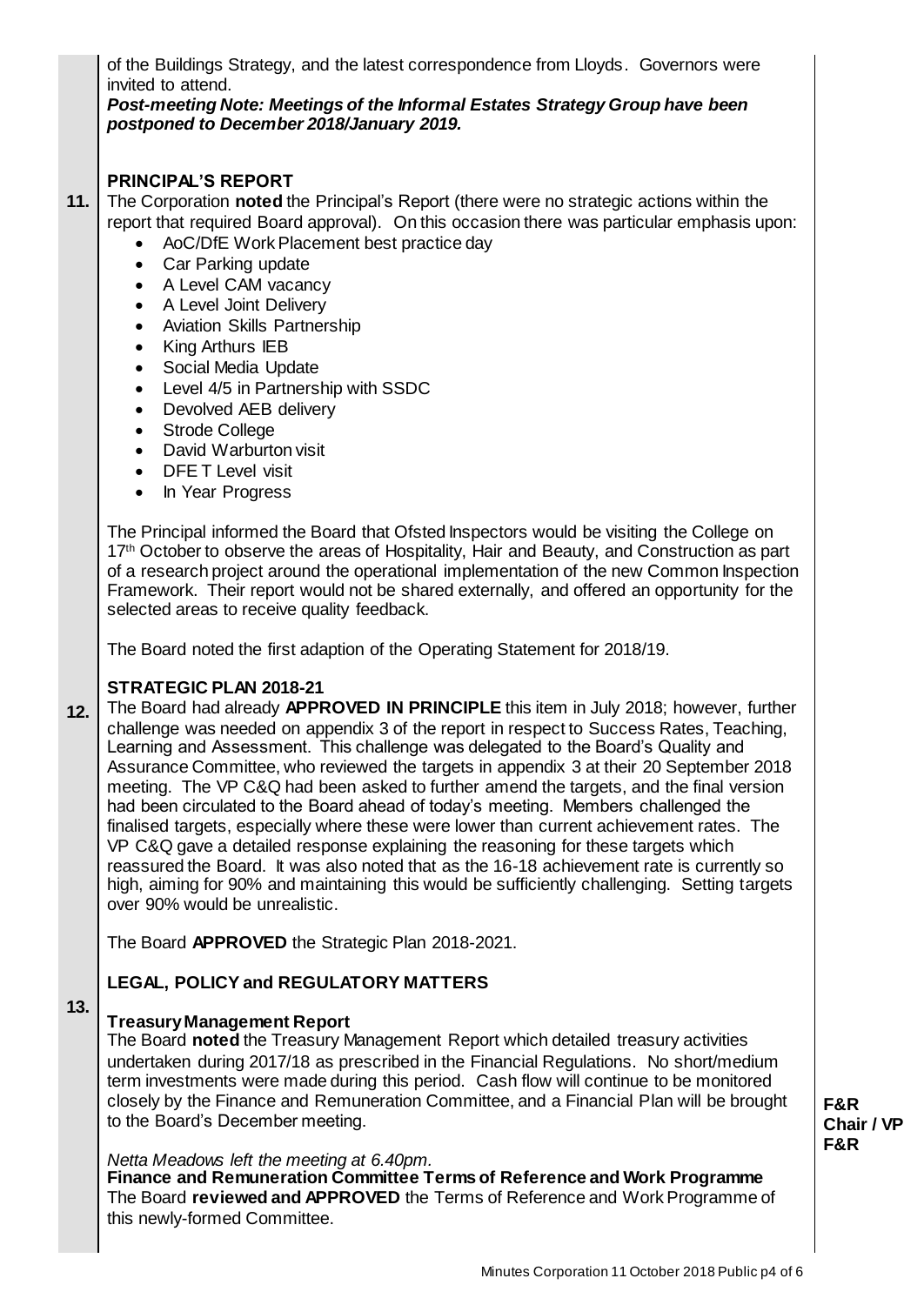## **Equality and Diversity Policy v2**

The Board **APPROVED** the minor changes to this policy.

## **Annual Safeguarding Audit**

The Board were informed that the online self-assessment audit was ready and would be submitted to the Support Services Education by mid-November. The Board will be asked to approve the audit documentation at its meeting in December 2018.

## **Safeguarding and Equality & Diversity (SED)**

The Board noted a verbal report given by the VP C&Q, supported by a tabled report, summarising 9 of the more serious incidents/concerns logged this term. The Board were pleased to hear from the VP C&Q and a Staff Governor (who is also a Safeguarding Officer) that the new My Concern portal is proving to be an excellent tool and has revolutionised the Safeguarding process. All members of staff are now able to log an incident/concern quickly and easily, and staff directly involved with Safeguarding are kept up to date with current issues.

## **Lead Governors Voice: Safeguarding and Equality & Diversity (SED)**

Sam Best, Safeguarding Lead Governor added her positive comment regarding the new My Concern portal.

## **HE Update**

The VP C&Q informed the Board that currently HE enrolments are down by around 20. Extra enrolments are anticipated with the launch of the distance learning Engineering course which will hopefully make up this deficit. The introduction of a new Social Work degree is looking positive.

## **Whistleblowing, Health & Safety and Fraud**

The VP F&R informed the Board that there were no Whistleblowing or Health & Safety instances to report. There was one incidence of suspected Fraudulent Activity. Following investigation the VP F&R is satisfied that this was not an actual Fraud, and was in fact due to policy not being followed correctly.

### **Staff Voice**

The Board were informed that the newly opened staff car park at Mudford Rec. is being used by the majority of staff, and feedback has been extremely positive. Staff/students wanting to park on site are now able to find a space without difficulty, which is an excellent outcome.

### **Student Voice**

No Student Governors were in attendance at today's meeting to give an update.

# **RISK MANAGEMENT AND INTERNAL CONTROLS**

**14.** The Board were asked to note the business of the Audit Committee which had last met on 26 September 2018.

### **Internal Audit Annual Report 2017/18**

Mazars LLP had presented their Internal Audit Annual Report 2017/18 to the Committee which summarised the internal audit work during 2017-18, providing its annual opinion, benchmarking information and an assessment of the performance of Internal Audit. External benchmarking by Mazars showed Yeovil College compared favourably against their external FE college base. A total of 10 Internal Audit visits took place during the year with the majority providing adequate assurance.

The overall assurance opinion of the Internal Audit Service for 2017-18 was: *"On the basis of our Audit work, we consider that Yeovil College's governance, risk management and internal control arrangements are generally adequate and effective to manage its achievement of the College Objectives. Certain weaknesses and exceptions were highlighted by our audit work, but none were considered fundamental. These and all other matters have been discussed with management, to whom we have made a number of*